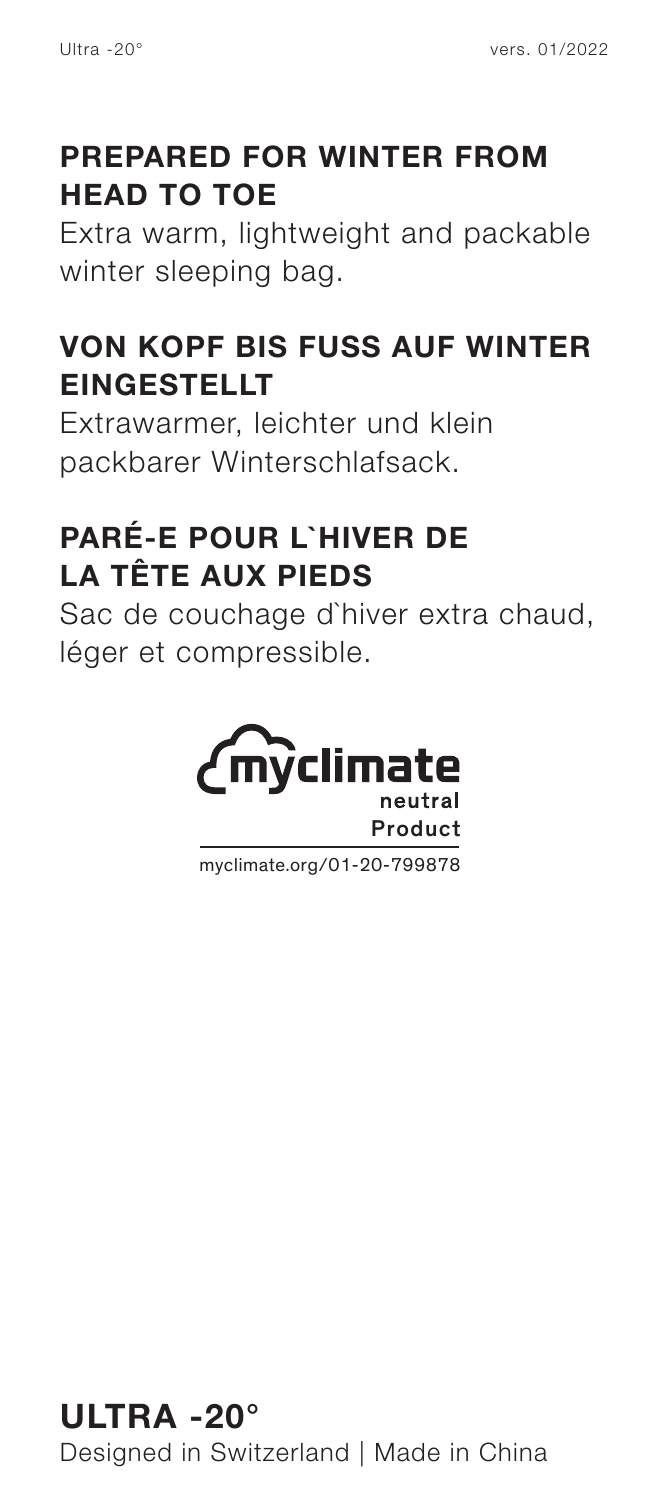# **ULTRA −20° SMALL** Up to/bis/Jusqu'à **170 cm** Weight/Gewicht/Poids **1300 g** Fill weight/Füllgewicht/ Poids du remplissage **900 g** Shoulder girth/Schulterumfang/ Circonférence des épaules **152 cm**

Subject to change. also refer to **www.exped.com**

Abweichungen vorbehalten. siehe auch **www.exped.com**

Sous réserve de modifications réservées, voir également à l'adresse **www.exped.com**



**EN ISO 23537-1:2016**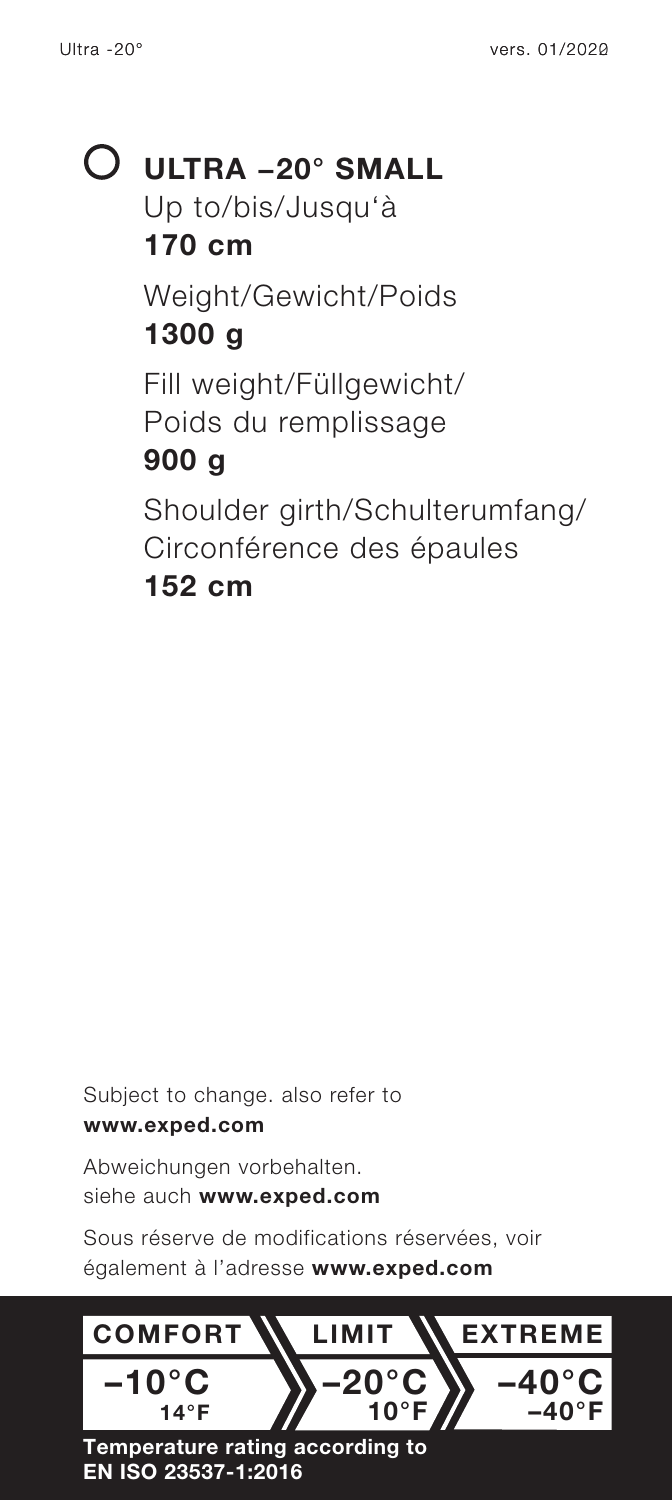# **ULTRA −20° MEDIUM** Up to/bis/Jusqu'à **180 cm** Weight/Gewicht/Poids

## **1360 g**

Fill weight/Füllgewicht/ Poids du remplissage

### **928 g**

Shoulder girth/Schulterumfang/ Circonférence des épaules **156 cm**

**ULTRA −20° MEDIUM WIDE** Up to/bis/Jusqu'à **180 cm** Weight/Gewicht/Poids **1560 g** Fill weight/Füllgewicht/ Poids du remplissage **1020 g** Shoulder girth/Schulterumfang/ Circonférence des épaules

#### **163 cm**



**EN ISO 23537-1:2016**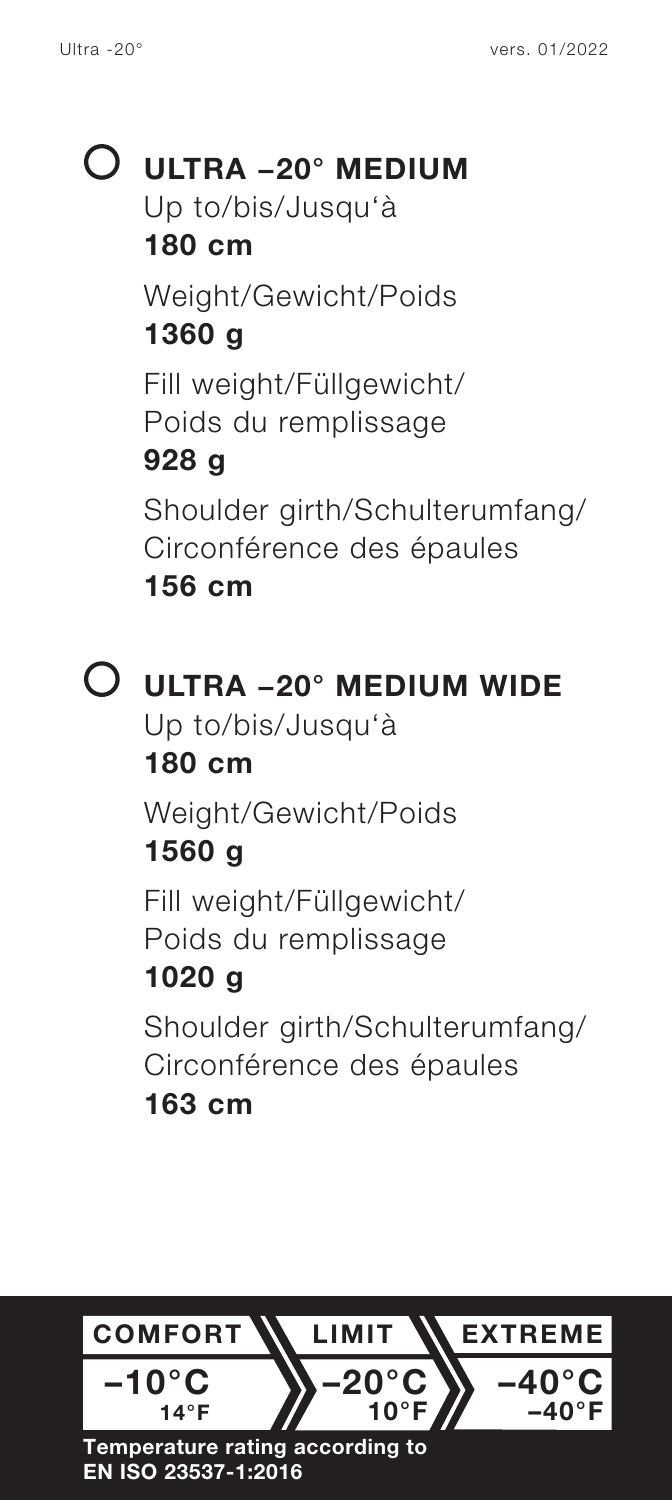### **ULTRA −20° LONG**  Up to/bis/Jusqu'à **195 cm**

Weight/Gewicht/Poids **1590 g** Fill weight/Füllgewicht/ Poids du remplissage **999 g** Shoulder girth/Schulterumfang/

Circonférence des épaules **159 cm**

**ULTRA −20° LONG WIDE** Up to/bis/Jusqu'à **195 cm** Weight/Gewicht/Poids **1645 g** Fill weight/Füllgewicht/ Poids du remplissage **1105 g** Shoulder girth/Schulterumfang/

Circonférence des épaules **166 cm**



**EN ISO 23537-1:2016**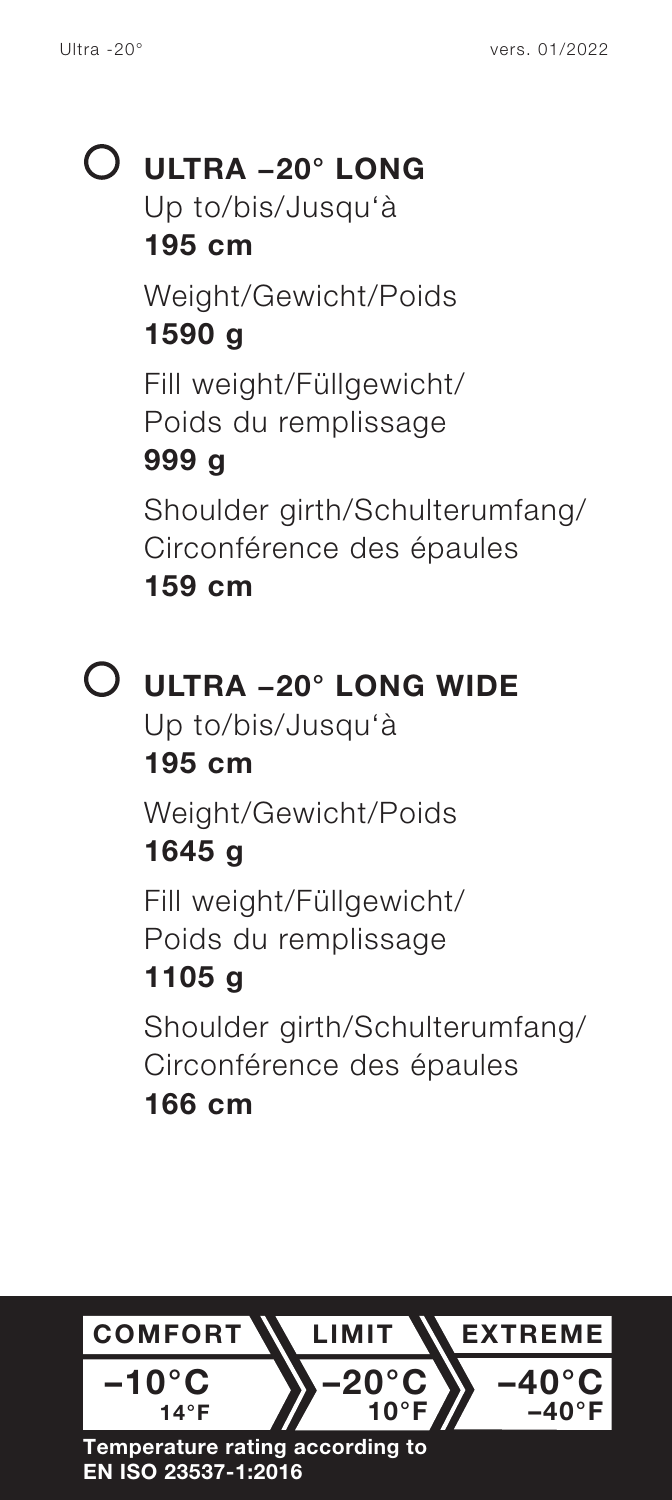

Dual draft tube Doppelte Reissverschlussabdeckung Double rabat de fermeture éclair



**1**

Adjustable elliptical insulated collar Verstellbarer, elliptischer Wärmekragen Collerette antifroid elliptique réglable



Triangle footbox Triangel-Fussbox Design anatomique de la zone des pieds



Wide proportional differential cut Breiter, proportionaler Differentialschnitt

# **EXPEDITION** Category/Kategorie/Catégorie